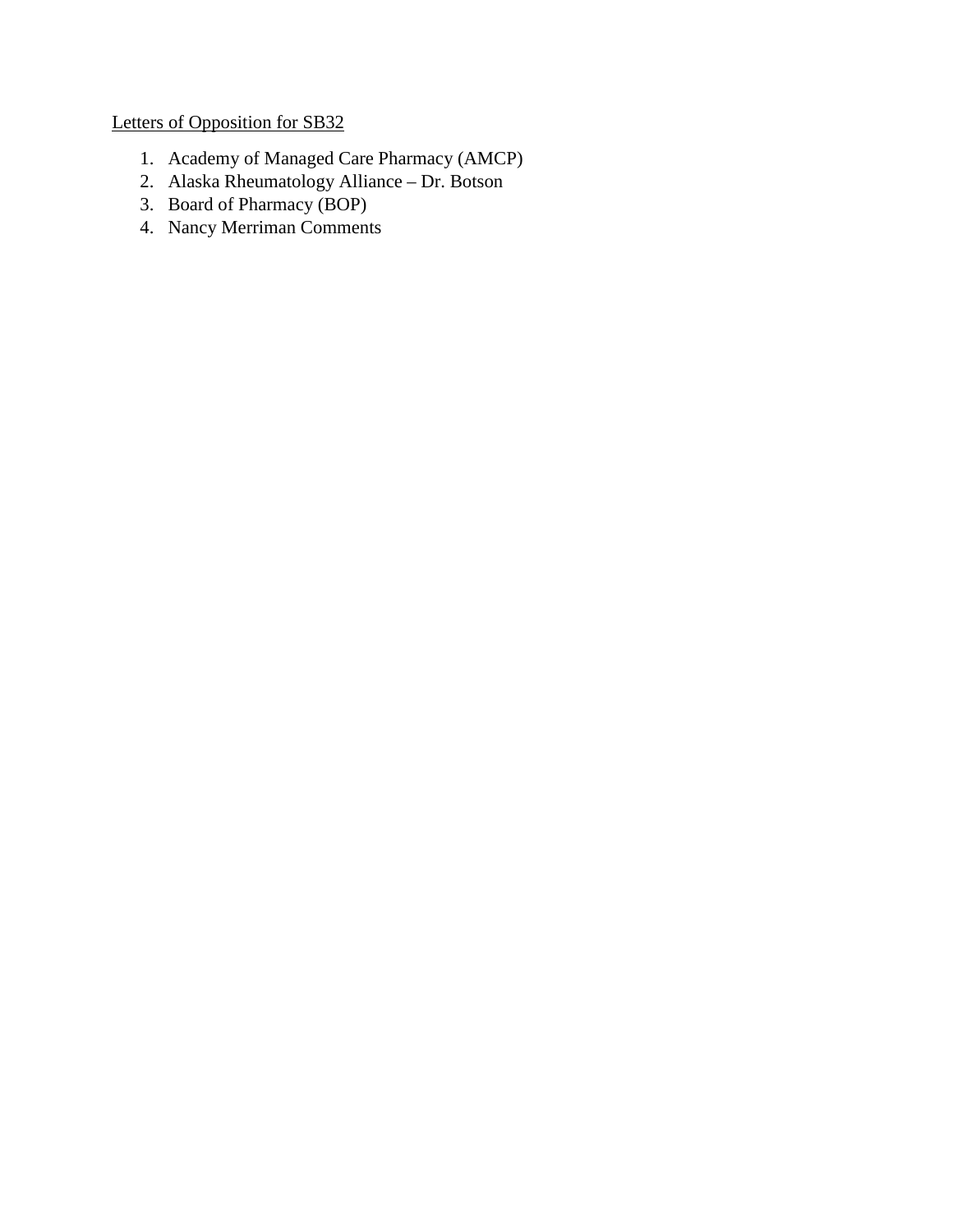

February 27, 2017

The Honorable Mia Costello, Chair Senate Labor and Commerce Committee State Capitol Room 504 Juneau, Alaska, 99801

#### **RE: Senate Bill No. 32 – Biological Product Substitutions**

Dear Senator Costello:

The Academy of Managed Care Pharmacy (AMCP) is writing to express concerns with specific provisions of Senate Bill No. 32 regarding the regulation of biological products and the substitution of interchangeable biological products when dispensed by pharmacists. We strongly support the Biologics Competition and Innovation Act (BPCIA) definition of "interchangeable biologic product" which allows a pharmacist to substitute an interchangeable biologic product without the intervention of the health care provider who prescribed the "reference product". Senate Bill No. 32 includes an amendment to AS. 08.80.295 which allows the pharmacist to substitute an interchangeable biological product with the consent of the patient, we support that amendment because it is consistent with the BPCIA and Alaska law.

However, we oppose the additional administrative requirements in Senate Bill No. 32 to dispense an interchangeable biological product that differ from existing requirements in Alaska for all other classes of FDA approved medications. We are also concerned about enacting additional requirements prior to the Food and Drug Administration (FDA) finalizing guidance on interchangeable biological products.

AMCP is the nation's leading professional association dedicated to increasing patient access to affordable medicines, improving health outcomes and ensuring the wise use of health care dollars. Through evidence- and value-based strategies and practices, the Academy's 8,000 pharmacists, physicians, nurses and other practitioners, including members in Alaska, manage medication therapies for the 270 million Americans served by health plans, pharmacy benefit management firms, emerging care models and government.

#### *Additional administrative burdens on pharmacists*

The language proposed to amend AS 08.80.295 in sections (c) and (f), is problematic because it requires additional notification by the pharmacist to the prescriber and additional record keeping not required for any other class or category of drugs approved by the FDA. These provisions are unduly burdensome and time consuming for pharmacists and there are no proposed amendments that require the prescriber to maintain a record of the required notifications. Although the proposed amendments provide that notification can take place via the use of electronic systems, the primary mode of communication between prescribers and pharmacists is not via an electronic system. These provisions are not consistent with the intent of the BPCIA, which was to create an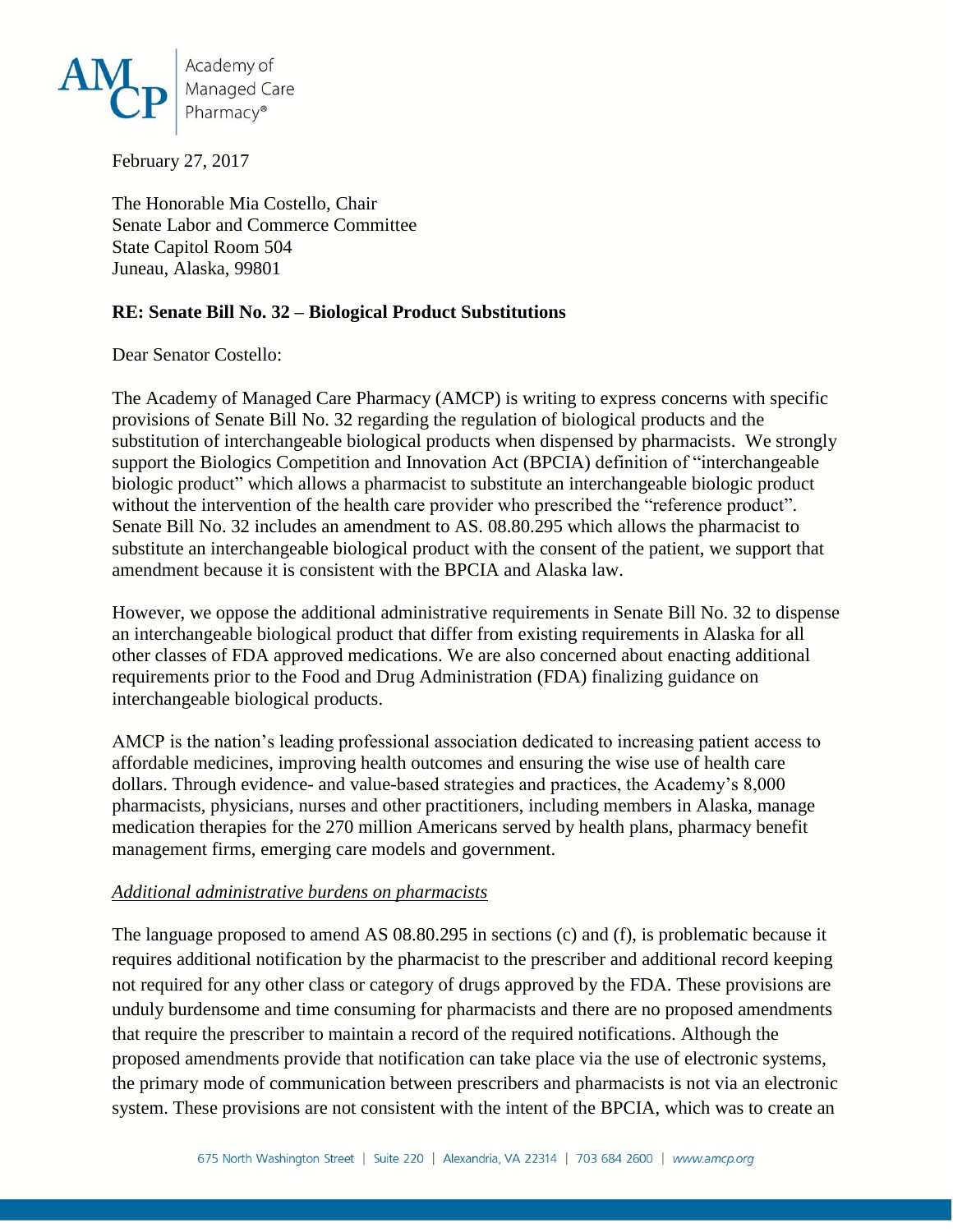abbreviated pathway for approval of these products by balancing innovation and consumer interests. These provisions create barriers to substitution by adding requirements for dispensing, and we cannot support them.

### *FDA guidance not yet final on interchangeable biological products*

To date, the FDA has not finalized guidance on the determination of interchangeability. In fact, the FDA released a draft guidance on January 17 titled "Considerations in Demonstrating Interchangeability With a Reference Product" and the comment period closes on March 20, 2017. The FDA will not accept an application for approval of an interchangeable biological product until the guidance document is final.

## *The FDA Purple Book: Designated List of Biological Products*

The FDA has already created a publically available reference document: The Purple Book: Lists of Licensed Biological Products (Purple Book) with reference product exclusivity and biosimilarity or interchangeability evaluations. When the draft guidance on interchangeability is finalized, the FDA will begin accepting applications and information will be available on licensed products in the Purple Book. Therefore, we recommend that the language proposed to amend AS 08.80.480 (38)(A) should include the title of the reference, i.e., the "Purple Book".

The reference in AS 08.80.480 (38)(B) to the "Approved Drug Products with therapeutic equivalence evaluations" which is commonly referred to as the FDA Orange Book, should be deleted. The Orange Book is the FDA's list of drug products approved under the Food, Drug and Cosmetic Act. As previously mentioned applications for and approval of interchangeable biological products are only authorized under the BPCIA and will be listed only in the Purple Book.

In conclusion, we urge you to adopt the language that updates Alaska statutes to allow for the substitution of biologic products with FDA approved interchangeable biological products and to provide the liability protections for pharmacists dispensing those products. However, we urge you delete the additional administrative requirements not required for any other class of FDA approved drugs and the paragraph that references the Orange Book. Lastly, AMCP also encourages the legislature to review the final FDA guidance and at that time determine whether additional legislation is necessary. If you have any questions about our position, please contact AMCP's Director of Legislative Affairs, Reginia Benjamin, at (703) 683-8416 or [rbenjamin@amcp.org.](mailto:rbenjamin@amcp.org)

Sincerely,

Tauta

Susan A. Cantrell, RPh, CAE Chief Executive Officer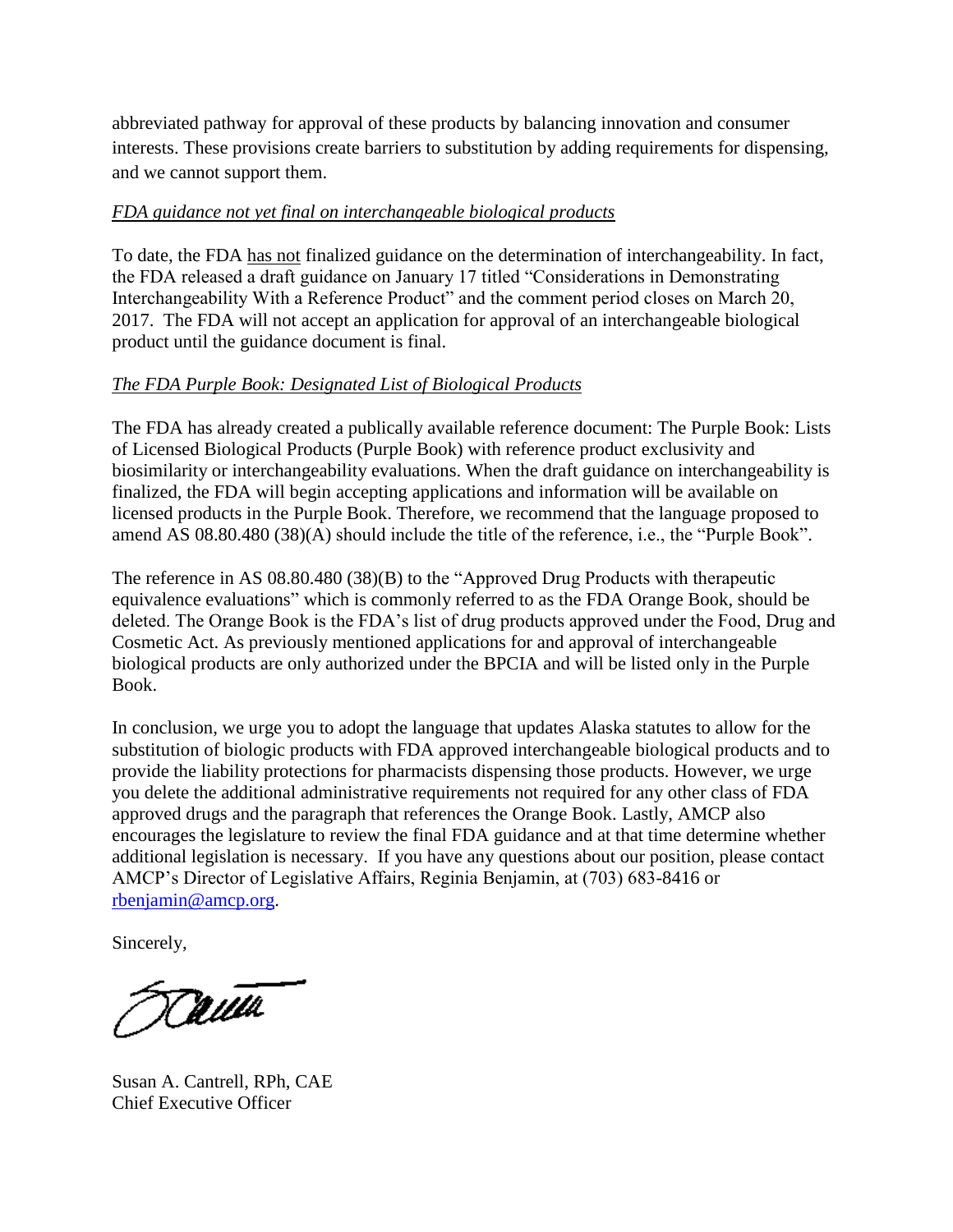

Alaska Rheumatology Alliance P.O. Box 231131 Anchorage, Alaska 99523-1131 EIN: 81-4555870

February 8, 2017

RE: Senate Bill 32 Opposition

Dear Senator Wilson:

On behalf of the Alaska Rheumatology Alliance, I would like to thank you for taking the time to receive our concerns regarding the newly proposed legislation, Senate Bill 32. As you recall this is the legislation updating pharmacy substitution laws for prescription medications, specifically biological products and substitutability of FDA approved "interchangeable" products.

The concept of the legislation is to define previously undefined biological products (both currently available and future products), establish a way to identify equivalent, interchangeable products, and provide a mechanism for substitution of a prescribed medication at the pharmacy level. The legislation would also mandate communication between the prescribing practitioner and the dispensing pharmacy to document the medication actually provided in the case of a substitution. Though this is a state initiative, there has been significant pressure nationally to accomplish this across the country.

Senate Bill 32, as outlined for Alaska, would define the biologic products, use the FDA approved "interchangeable list", and allow a pharmacy to substitute a biologic medication without prescriber input, only requiring notification to the prescriber within 3 business days of dispensing the medication to the patient.

The Alaska Rheumatology Alliance strongly opposes the proposed Senate Bill 32 as it is currently written, specifically based on the unrestricted substitution allowance and the 3 days reporting requirement.

Rheumatology as a specialty uses a number of biologic medications to the benefit of our patients and will likely continue to have new agents available in the future. Biologic medications are typically last line agents. They are very specific and often a patient has taken years of unsuccessful treatments to find a medication that works for them. The right medication; however, can be life changing. The medications are also, understandably, very costly and we are sensitive to this in the medications we prescribe. Multiple factors, including patient co-morbidities, other concomitant medications, route of administration, cost, and other factors are taken in to consideration when selecting the right biologic medication.

When there is an unrestricted ability to switch a biologic medication, the patient is placed at a significant risk. As each patient is an individual, some patients will not respond as well to an alternative medication and this is a large concern. Also the practitioner-patient relationship is undermined in this situation. Furthermore with a 3 days post-dispensing reporting requirement, in most cases the medication will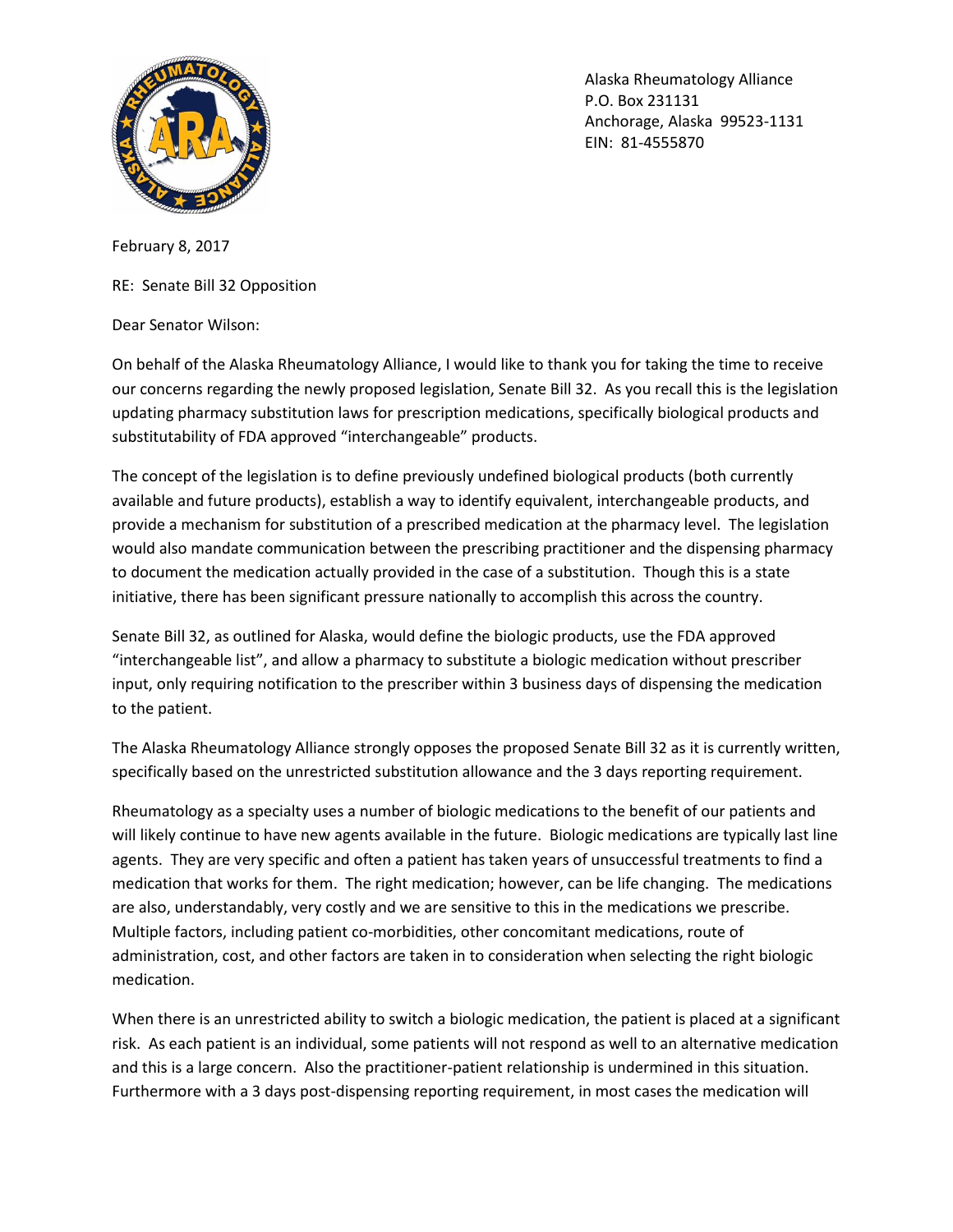already be administered before the knowledge of the switch becomes known to the provider and the ability to have an informed discussion with the patient is lost.

The Alaska Rheumatology Alliance is in support of cost saving measures for patients and in some cases an interchangeable product could be appropriate, but the determination needs to be made prior to the substitution. Therefore, the Alaska Rheumatology Alliance would be in support of a bill only if notification and authorization was done PRIOR to the dispensing of the interchangeable product. This open communication would be in the best interest of patient and not undermine our work as practitioners.

As a registered pharmacist and actively practicing rheumatologist who uses a significant number of biologic medications, I have been able to reflect on the impact of this proposed change and feel strongly about this legislation.

We have heard the argument for using the "Dispense As Written" or "DAW" code as a way to prevent substitution. While this would definitely stop the interchange of medication, from our perspective as physicians, the "Dispense As Written" code is a nonnegotiable order. At times this is appropriate, but often there are times when a "brand name product" would be preferred but not necessary. Having the legislation with pre-notification and authorization allows the pharmacist an open dialogue with regards to medication with the provider. In many instances, the physician will not have an opposition with the substitution, especially when given additional information, such as cost savings to the patient, which the pharmacist would be able to communicate immediately based on other factors such as insurance preferences and availability of the product.

Previously I worked as a pharmacist and know that the submissions to insurance from the pharmacy is a real time process. It is immediately known whether there would be a cost savings with using a "generic" (or in this case an interchangeable product). This is the valuable information that could be communicated to the provider and then make the best choice for the patient.

I also know that pharmacies are able to electronically submit refill request and notifications of "prior authorizations needed" insurance rejections immediately on a real-time basis to the prescribing provider. There is no reason that this could not be applied to interchangeable product substitutions.

I have personally been involved for months at the national level regarding the impact of such legislation and have worked closely with the Arthritis Foundation, Coalition of State Rheumatology Organizations, and with the American College of Rheumatology. Locally the Alaska Rheumatology Alliance has been working with the community rheumatologists and those at the Alaska Native Hospital. I have also provided feedback and attended a December 13<sup>th</sup>, meeting in Anchorage which was an informational discussion attended by Dermatologists, Rheumatologists, Pharmacists, Industry representatives, and political activists. I am quite confident that the concerns outlined above echo those of the professionals and practitioners in the community.

The legislation has been touted by its initiators as a way to provide better access to expensive medications and reduce overall pharmacy and healthcare costs while providing accountability and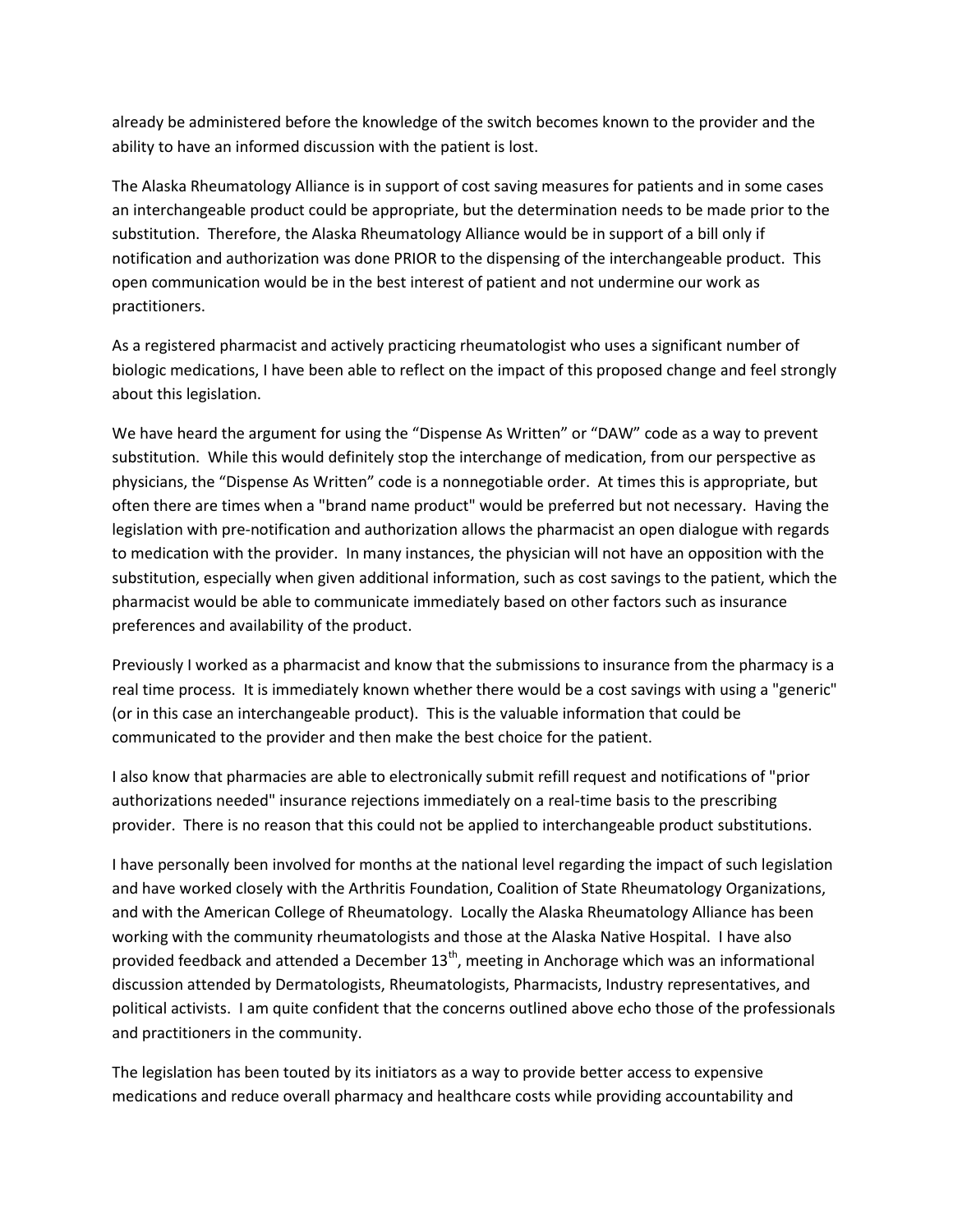tracking of the medications. This pressure is spearheaded by pharmaceutical companies, with no doubt, financial incentives in place. While this concept of cost saving to the medical system is a noble one, in other states this has not thus far come to fruition.

Each state has the ability to adopt its own legislation based on its own needs. Alaska has a unique set of challenges because of the remote nature of some pharmacies and clinics, the lack of standard electronic medical records, and the heterogeneity of the population we treat as practitioners. Alaska needs to take the lead in the country in caring for our own patients. What might work for other states is unlikely to work in Alaska and our legislation needs to reflect this difference.

This bill has the support of a number of National Organizations. These same organizations have supported bills in other states. What the initiators of this bill have failed to establish is the support of local Alaskan providers of medical care.

As a take away point, Alaska Rheumatology Alliance would support a bill with a change in language as follows:

22 \* Sec. 5. AS 08.80.295 is amended by adding new subsections to read:

23 (c) Except as provided in (d) of this section, if an interchangeable biological

24 product exists for a biological product prescribed to a patient, the dispensing

25 pharmacist or the pharmacist's designee shall communicate to the prescribing

26 practitioner information regarding the **proposed** biological product **that would be** provided to the patient,

27 including the name and manufacturer of the biological product. The communication **must be provided and authorization from the prescribing practitioner**

28 must be **obtained** provided within three business days after dispensing the biological product **prior to dispensing the interchangeable biological product. The communication may be provided** as

29 follows:

Thank you for your attention to this matter and the discussion points above. Please do not hesitate to contact me with any additional questions or concerns.

Sincerely,

John Botson, MD, RPh

President, Alaska Rheumatology Alliance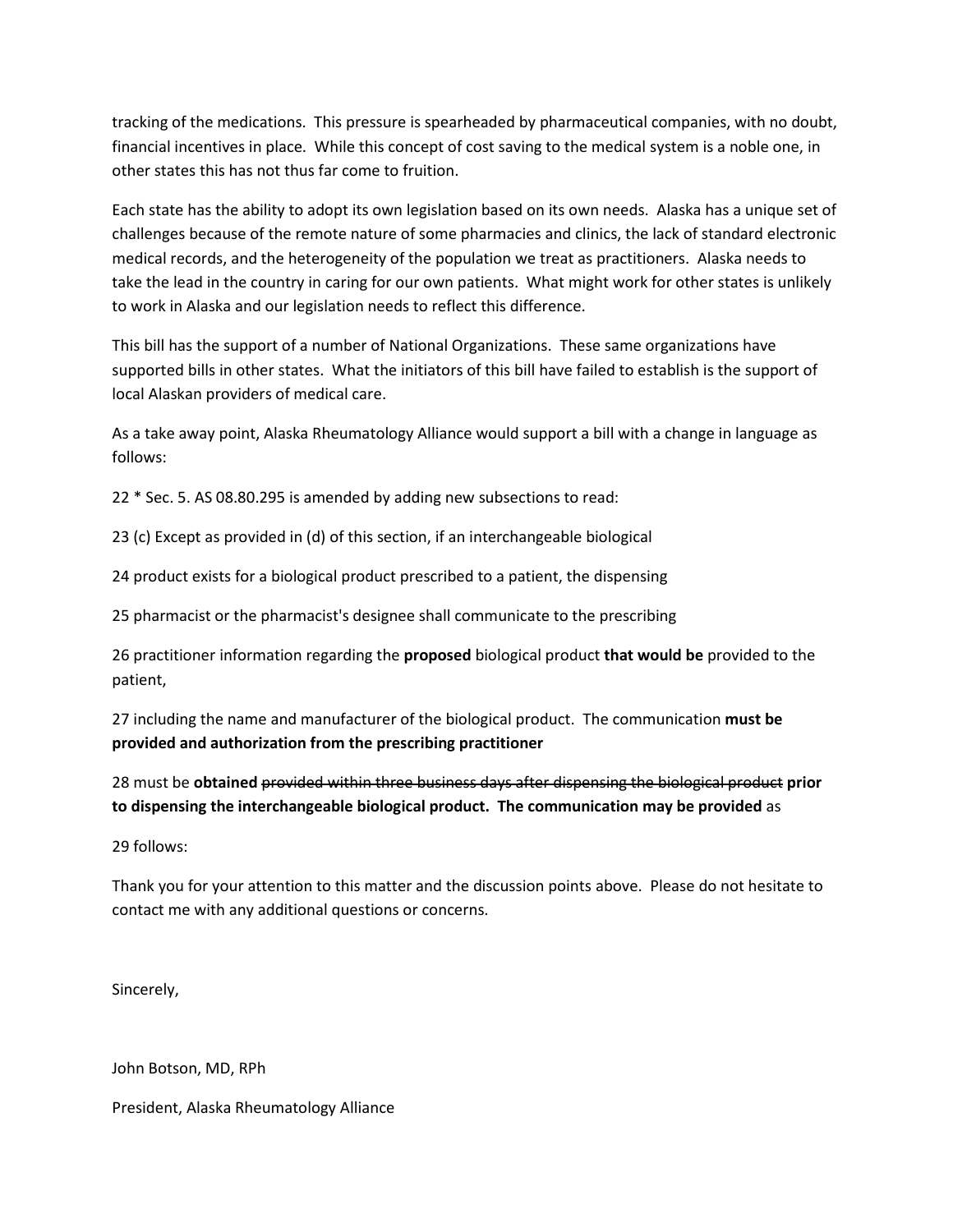

## **Department of Commerce, Community, and Economic Development**

BOARD OF PHARMACY P.O. Box 110806 Juneau, AK 99811-0806 Main: 907.465.2589 Fax: 907.465.2974

March 6, 2017

The Honorable Senator Hughes Alaska Senate Alaska State Capitol Juneau, AK 99801

RE: SB 32: An Act relating to biologic products

The Alaska Board of Pharmacy at its March meeting via teleconference, voted unanimously in opposition to the current language in Senate Bill 32 (An act relating to biological products, the practice of pharmacy, and providing for an effective date). The Board feels that the current bill, in particular, section 5 and the reporting requirements, does not follow the intent of the BPCI Act of 2009 with relation to interchangeable biosimilars and its purpose of increasing access to expensive medications for patients in need. The BPCI Act allows for the substitution of "interchangeable" biosimilars, of which have been deemed so by the FDA, without the intervention of the prescribing practitioner.

What is important to note is the "interchangeable" biosimilar vs. the biosimilar. A biosimilar product is a biological product that is highly similar to a biological "reference" product in that it has the same mechanism of action, route of administration, dosage form, and strength. However, a biosimilar has not met the safety standards determined for "interchangeability" by the FDA. Once these standards have been met, it is deemed safe and effect by the FDA and treated as any other generic product on the market and may be substituted at the patient and pharmacist's discretion without intervention by the prescribing practitioner as stated so in the BPCI Act of 2009.

To Note, it was stated by then FDA Commissioner Margaret A. Hamburg, MD, in 2015, "Patients and the health care community can be confident that biosimilar products approved by the FDA meet the agency's rigorous safety, efficacy and quality standards." This is the same confidence we are to have in any and all generic equivalent products that we as pharmacists are currently allowed to substitute for without notification to the prescriber. We feel that this notification serves as an unintended barrier to access of these medications. It is also worth noting that there are no currently available "interchangeable" biosimilar medications on the market and pushing legislation through that has potentially harmful consequences with regards to access of the medications, for the sake of having legislation in place is not advisable. It is the Boards position that we do see the need for legislation regarding biosimilars but want the legislation to follow the BPCI Act of 2009 and its intent of increasing access to medications for those in need.

Sincerely, Leif J. Holm, PharmD Chair, Alaska Board of Pharmacy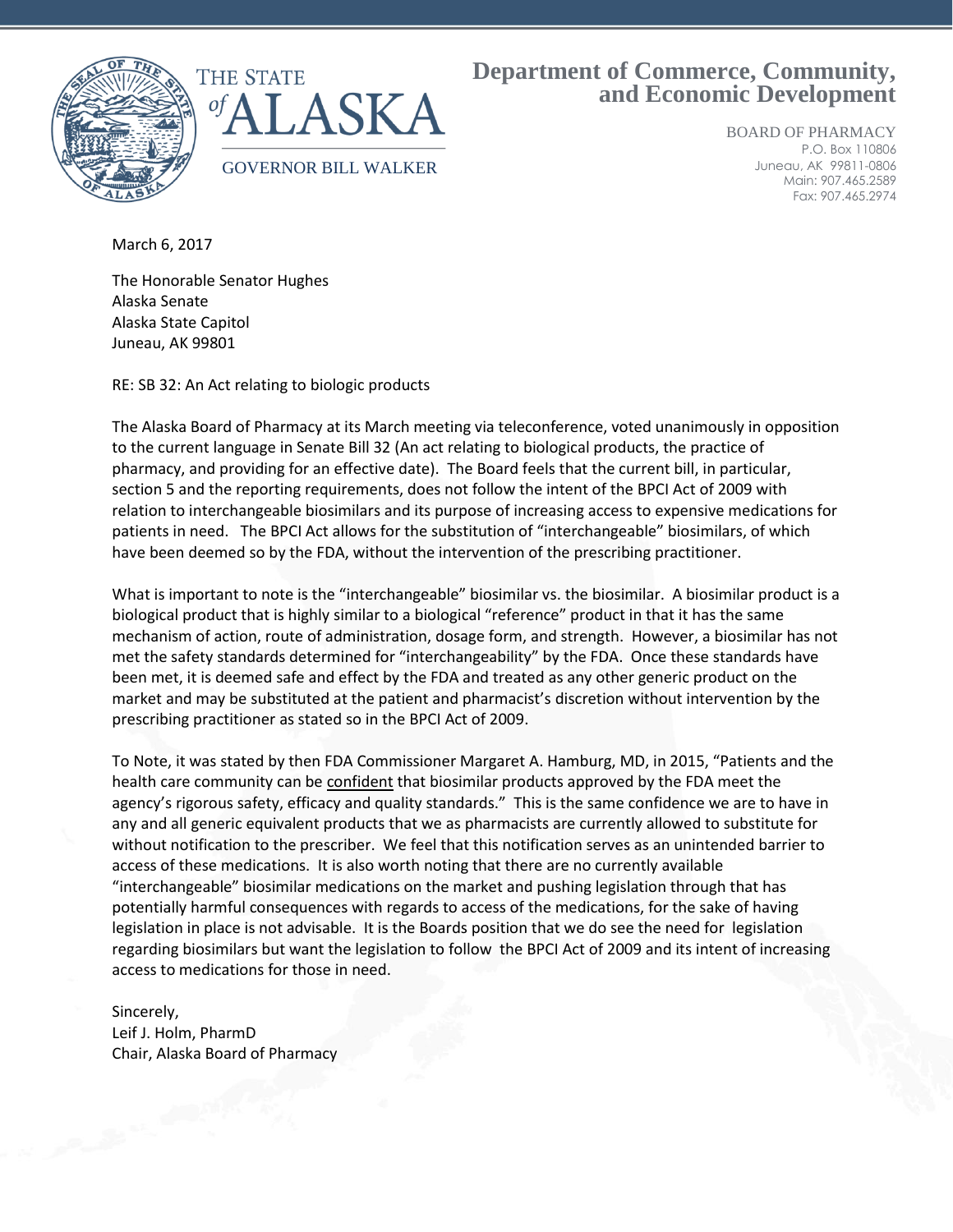p.p. Donna Bellino Licensing Examiner

Db:lh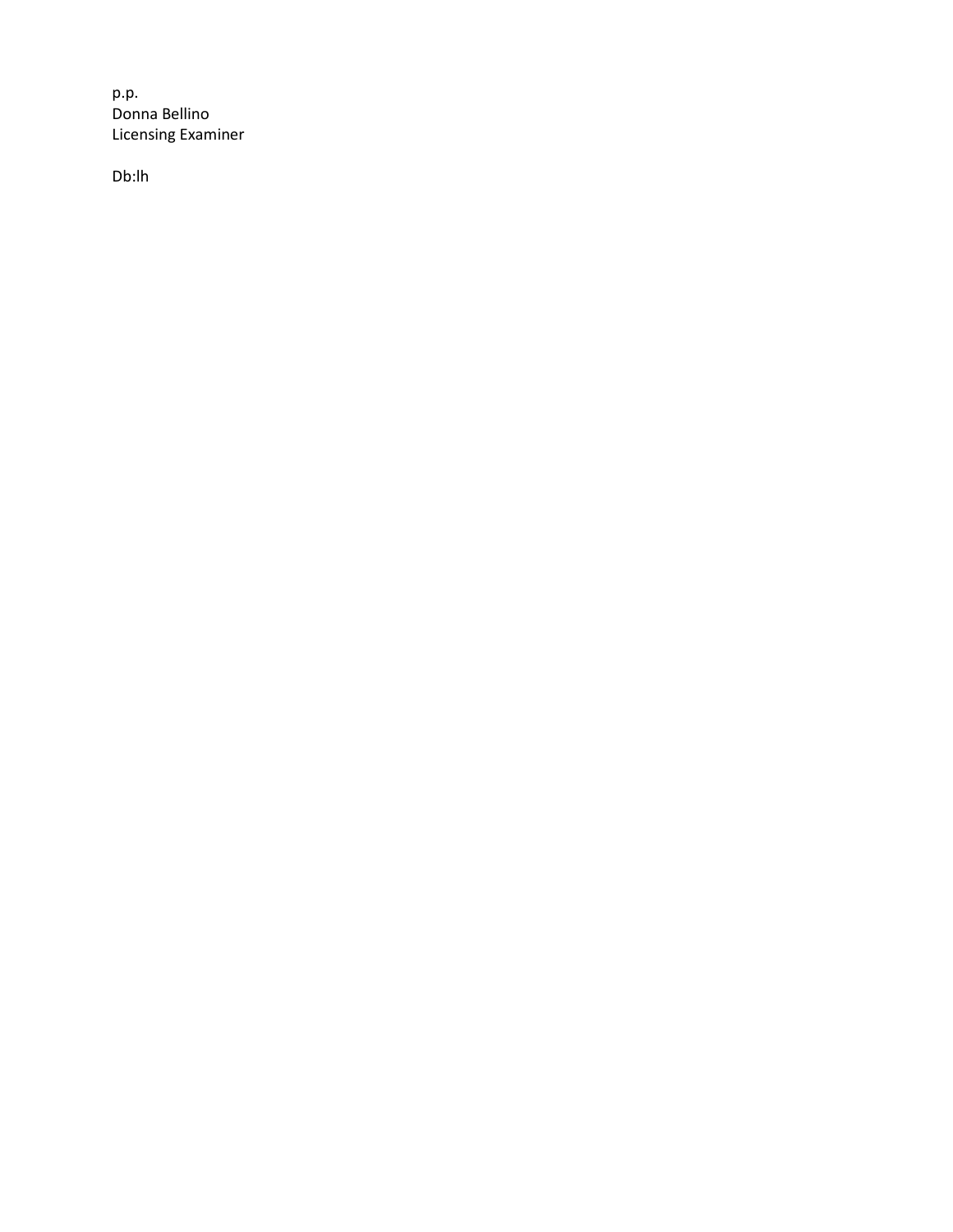Nancy Merriman 4983 Cape Seville Drive Anchorage AK 99516

February 9, 2017

Senator David Wilson Chair, Senate Health & Social Services Committee State Capitol Room 115 Juneau AK, 99801

Senator Natasha von Imhof Vice Chair, Senate Health & Social Services Committee **State Capitol Room 514** *0T*Juneau AK 99801

#### Re: Testimony, SB 32. Senate Health & Social Services Committee

Dear Chair Wilson and Vice Chair von Imhof,

I am writing to provide constructive comment on Senate Bill 32, "An act relating to biological products; relating to the practice of pharmacy; relating to the Board of Pharmacy; and providing for an effective date".

Thank you for the opportunity to provide comments on Senate Bill 32. I am one of the patients who would be directly and negatively affected by the implementation of this bill, should it be passed as written.

I have an array of chronic auto-immune conditions that are treated with biologic medications. I have tried four different brand-name biologic drugs – given by injection or infusion – over the course of fifteen years. I have developed life-threatening allergic reactions to some; others interact adversely with other medications I take; some are simply ineffective. I have landed on one which is working adequately – for now.

SB 32, as written, would allow the pharmacist – not my physician – to decide to substitute a "biosimilar" drug for the band-name biologic. And only requires that the pharmacist notify my physician up to three days after the substitute dispensing is done. This is unacceptable. This practice would put me in harm's way – and be counter to my physician's directive, which has been shaped and tested over 15 years of dealing with my co-morbidities.

I understand that the pharmacist has to notify the patient of the substitution, but if a less-well-informed patient is presented with the option, they could understand it in the same as getting a generic drug instead of name brand. And, that, in the case of biologics, is simply not true. Biologics are proteins generated from living organisms, and **biosimilars are not "bio-same"**. They are different.